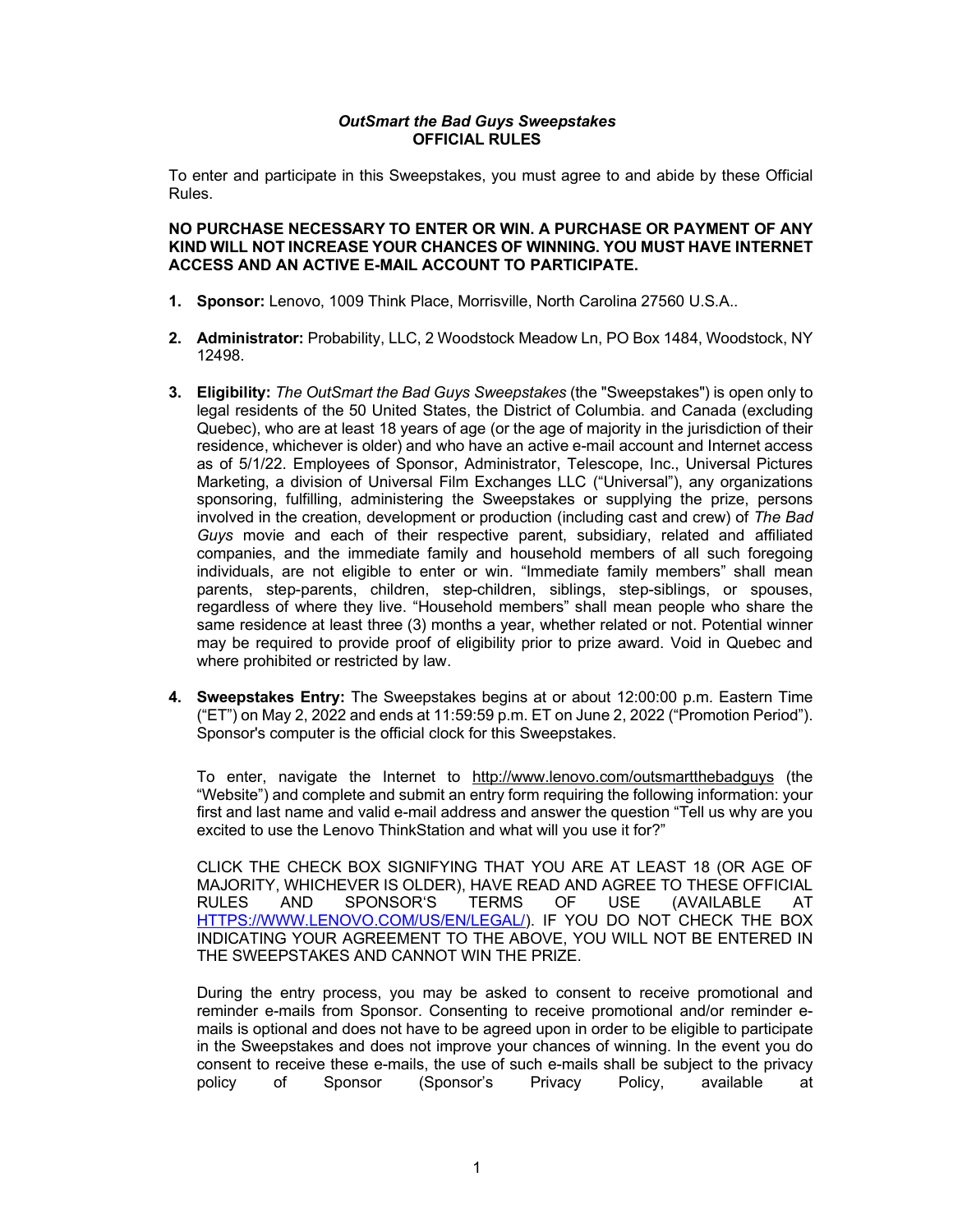https://www.lenovo.com/us/en/privacy/), and you may opt out of receiving these e-mails at any time.

# **Limit of one (1) Entry per person during the Promotion Period.**

Multiple entries in excess of this limitation or mass entry attempts will result in disqualification of all entries by such person. Entries must be manually key-stroked by the entrant; use of automated entry devices or programs, or entries by third parties, are prohibited. Incomplete entries will be disqualified. Proof of entering information at the Website or entry form is not considered proof of delivery or receipt of such entry. Except as otherwise contemplated by these Rules, and to the extent entrants may otherwise elect at the time of the Entry, information provided by you for this Sweepstakes is subject to Sponsor's Privacy Policy, available at https://www.lenovo.com/us/en/privacy/.

If entrant chooses to enter using a mobile device, standard data rates may apply. Check your carrier for applicable charges.

If for any reason the Sweepstakes is not capable of running as planned, including infection by computer virus, bugs, tampering, unauthorized intervention, fraud or technical failures beyond Sponsor's control that corrupt or affect the administration, security, fairness, integrity or proper conduct of the Sweepstakes, Sponsor reserves the right, in its sole discretion, to disqualify any individual who tampers with the entry process, and to terminate, modify or suspend the Sweepstakes. In such event, Sponsor reserves the right to conduct the Sweepstakes and award the prize by means of a random drawing comprised of all eligible entries received prior to and/or after (as appropriate) the action taken by Sponsor or otherwise award the prize in a manner which is fair, appropriate and consistent with these Official Rules, as determined by Sponsor in its sole discretion. Notice of termination/modification/suspension of Sweepstakes will be posted on the Website. Without limitation of any other term here, Sponsor and its agencies are not responsible for failed, partial or garbled computer transmissions, technical failures of any kind (including but not limited to electronic malfunction or damage of any network, hardware or software as well as filtering or other operation of the functionality of the Instagram and/or Twitter social media platforms), any error, omission, interruption, deletion, defect, delay in operation or transmission, communications line failure, theft or loss, destruction or unauthorized access to, or alteration of, entries; or any problems or technical malfunctions of any telephone network or lines, computer online systems, servers, or providers, computer equipment, software, failure of any e-mail or electronic entry to be received on account of technical problems or traffic congestion on the Internet or at any website, or any combination thereof, including any injury or damage to entrant's or any other person's computer or mobile device related to or resulting from participation in this Sweepstakes.

Entrants further agree not to knowingly damage or cause interruption of the Sweepstakes and/or prevent others from participating in the Sweepstakes. CAUTION: ANY ATTEMPT TO DAMAGE ANY ONLINE SERVICE OR WEBSITE, TO SEEK TO DEFRAUD SPONSOR OR ADMINISTRATOR IN CONJUNCTION WITH THE SWEEPSTAKES, OR TO UNDERMINE THE LEGITIMATE OPERATION OF THE SWEEPSTAKES VIOLATES CRIMINAL OR CIVIL LAWS. IF SUCH AN ATTEMPT IS MADE, SPONSOR MAY DISQUALIFY ANY ENTRANT MAKING SUCH ATTEMPT (IF APPLICABLE), AND SEEK DAMAGES TO THE FULLEST EXTENT OF THE LAW.

**5. Random Drawing/Odds:** Potential Prize winner will be selected via random drawing, on or about 6/6/22 from among all eligible entries received during the Promotion Period. For avoidance of doubt, the content of the answer to the question "Tell us why are you excited to use the Lenovo ThinkStation and what will you use it for?" will not affect a person's chance of winning. The random drawing will be conducted by Administrator, an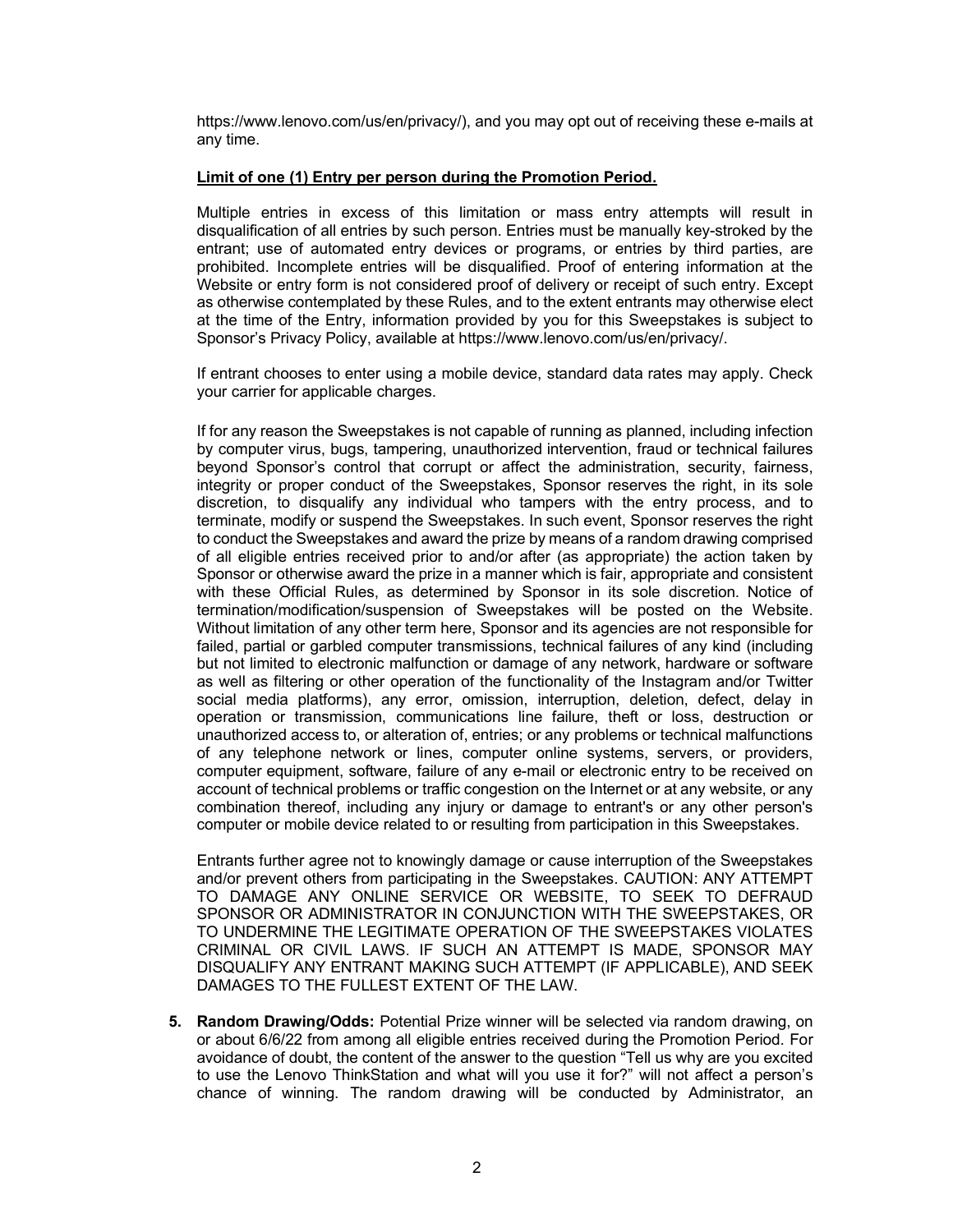independent judging organization, whose decisions are final and binding in all respects related to the Sweepstakes.

# **Odds of winning the Prize depends on total number of eligible entries received during the Promotion Period.**

**6. Winner Notification:** Potential Prize winner will be notified by e-mail on or about 6/6/22. Failure to respond to the initial notification e-mail within three (3) business days after transmission to the potential winner or return of the e-mail notification as undeliverable after two (2) attempts will result in disqualification and award of the prize to an alternate winner. Potential winner will be required to complete, sign and return within three (3) business days of transmission, an Affidavit/Declaration of Eligibility, Release and Indemnification, W9 Form (IRS W8-BEN Form for Canadian winner) and a Publicity Release where allowed by law and any other documentation required by Sponsor or Administrator (collectively, the "Prize Claim Documents"). If a Canadian resident is determined to be a potential Prize winner, he/she must correctly answer a mathematical skill-testing question within a pre-determined time limit. If potential winner does not respond to the initial notification attempt within three (3) business days after transmission as set forth above, if Prize Claim Documents are not returned to Administrator within the specified time period, if any prize notification or prize is returned as non-deliverable, if potential winner is found to be ineligible or otherwise not in compliance with these Official Rules, or if potential winner does not accept the prize for any reason, prize may be forfeited and potential winner may be disqualified. If potential winner is disqualified for any reason, prize will be awarded to an alternate winner selected from all remaining eligible entries received during the Promotion Period. In the event of any dispute concerning the identity of any entrant, the entry will be deemed submitted by the natural person who is the authorized holder of the transmitting e-mail account of the corresponding Entry. "Authorized account holder" is defined as the natural person who is assigned to an e-mail address by an Internet access provider, online service provider, or other organization (e.g., business, educational institution, etc.) that is responsible for assigning e-mail addresses for the domain associated with the submitted e-mail address.

## **7. Prize:**

**Grand Prize (1winner):** Grand Prize winner will receive one (1) ThinkStation P620. Approximate Retail Value of Grand Prize is \$3,339.00.

Any costs and incidentals not specified herein are the winner's sole responsibility. No substitution or transfer of prize except with Sponsor's permission or where required by law. Sponsor in its sole discretion may award a substitute prize or prize component of equal or greater value if advertised prize/prize component is unavailable at time of awarding for any reason. Any images of prizes/prize components in advertising are for illustrative purposes only and actual items awarded as prizes/prize components may differ from such images. Each prize must be accepted by winner with all prize components (as described above).

**All taxes are the sole responsibility of the Grand Prize Winner. U.S. Winner will receive a 1099 tax form reflecting actual total value of Grand Prize. Canadian Winner may be responsible for U.S. Foreign withholding tax on Grand Prize in addition to taxes levied by Canada on value of prize won, to the extent applicable.**

**8. Conditions and Limitations of Liability:** By participating, each entrant agrees: (a) to be bound by these Official Rules and the decisions of Sponsor and Administrator, which shall be final in all respects (including but not limited to Sponsor's/Administrator's determination of the correct answers to riddles); and (b) to release, discharge and hold harmless Sponsor, Administrator, Telescope, Inc., Universal, any organizations sponsoring, fulfilling, administering the Sweepstakes or supplying the prize, persons involved in the creation,